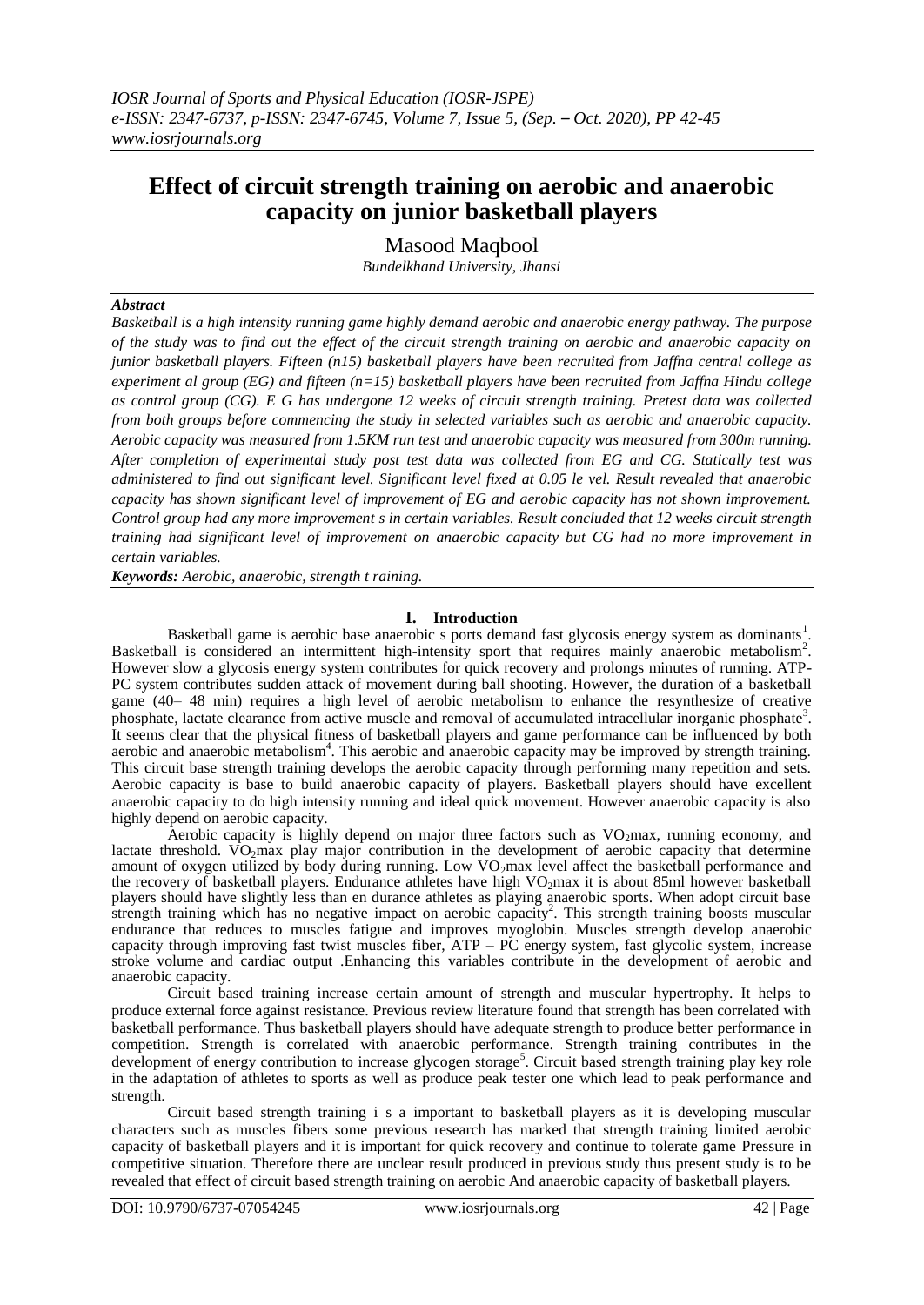#### **II. Methodology**

**Study design:** Fifteen basketball (n=15) players have been recruited from Jaffna central college as experimental group and fifteen (n=15) control group participant has been selected from Jaffna Hindu college. Participant age range was17 years old, they have represented national school basketball championship With more 3years experience in basketball game. Experimental group has followed weekly 3days training consistently for 12 Weeks. Before commencing the intervention aerobic and Anaerobic pretest data was collected from participants. 1.5km run test was administered to measure aerobic capacity, completed timing recorded in minutes, anaerobic capacity was Measured by 300m run test best timing was recorded in second. Before conducting intervention sufficient explanation was given To participant to understand objective of study. Thereafter Consent was collected from participants and parents.

#### **III. Results and discussion**

Result of the study revealed that circuit strength training had significant improvement on anaerobic capacity of experimental group (0.000<0.05) conversely that control group has not shown Any improvement on anaerobic capacity. Moreover aerobic capacity of experimental group did not improve in aerobic capacity (0.05<0.174) as well as aerobic capacity of control Group did not improve in their aerobic capacity  $(0.05<0.374)$ .

| Table-1: Training protocol. |                 |                 |                 |                |                |                |  |  |
|-----------------------------|-----------------|-----------------|-----------------|----------------|----------------|----------------|--|--|
|                             | Weekly training |                 |                 |                |                |                |  |  |
|                             | and 2           | 3 and 4         | $5$ and $6$     | and 8          | 9 and 10       | 11 and 12      |  |  |
| Type of exercise            | 70%             | 75%             | 80%             | 85%            | 90%            | 95%            |  |  |
| Snatch                      | $10R \times 2S$ | $8R \times 3S$  | $6R \times 2S$  | $3R \times 4S$ | $2R \times 4S$ | $2R \times 4S$ |  |  |
| Squat                       | $12R \times 1S$ | $12R \times 2S$ | $8R \times 2S$  | $7R \times 3S$ | $6R \times 2S$ | $3R \times 3S$ |  |  |
| Bench press                 | $15R \times 1S$ | $12R \times 2S$ | $9R \times 2S$  | $7R \times 2S$ | $6R \times 2S$ | $3R \times 3S$ |  |  |
| Lunges                      | $13R \times 1S$ | $12\times 2S$   | $10R \times 1S$ | $8R \times 2S$ | $5R \times 2S$ | $2R\times 4S$  |  |  |
| Step up                     | $14R \times 1S$ | $12\times 2S$   | $9R \times 2S$  | $7R \times 2S$ | $5R \times 2S$ | $3R \times 3S$ |  |  |
| Dead lift                   | $12R \times 1S$ | $12R \times 2S$ | $8R \times 2S$  | $7R \times 3S$ | $6R \times 2S$ | $3R \times 3S$ |  |  |

 $R=$  repetition,  $S =$ sets, %= percentage of intensity.

| Table-2: A result shows that effect of circuit strength training on aerobic and anaerobic capacity of basketball |
|------------------------------------------------------------------------------------------------------------------|
| players.                                                                                                         |

|                    | Test type   | P <sub>1</sub><br>Mean | St-Deviation | $P - value$ |  |
|--------------------|-------------|------------------------|--------------|-------------|--|
|                    |             |                        |              |             |  |
| Aerobic capacity   | Pretest-EG  | 8.670                  | 0.717        | 0.174       |  |
|                    | Posttest-EG | 8.519                  | 0.954        |             |  |
|                    | Pretest-CG  | 8.561                  | 0.971        | 0.374       |  |
|                    | Posttest-CG | 8.374                  | 1.009        |             |  |
|                    | Pretest-EG  | 45.948                 | 2.418        | $0.000**$   |  |
|                    | Posttest-EG | 43.859                 | 3.010        |             |  |
| Anaerobic capacity | Pretest-CG  | 45.791                 | 2.098        |             |  |
|                    | Posttest-CG | 45.897                 | 1.839        | 0.560       |  |

\*\* Significant level <0.05.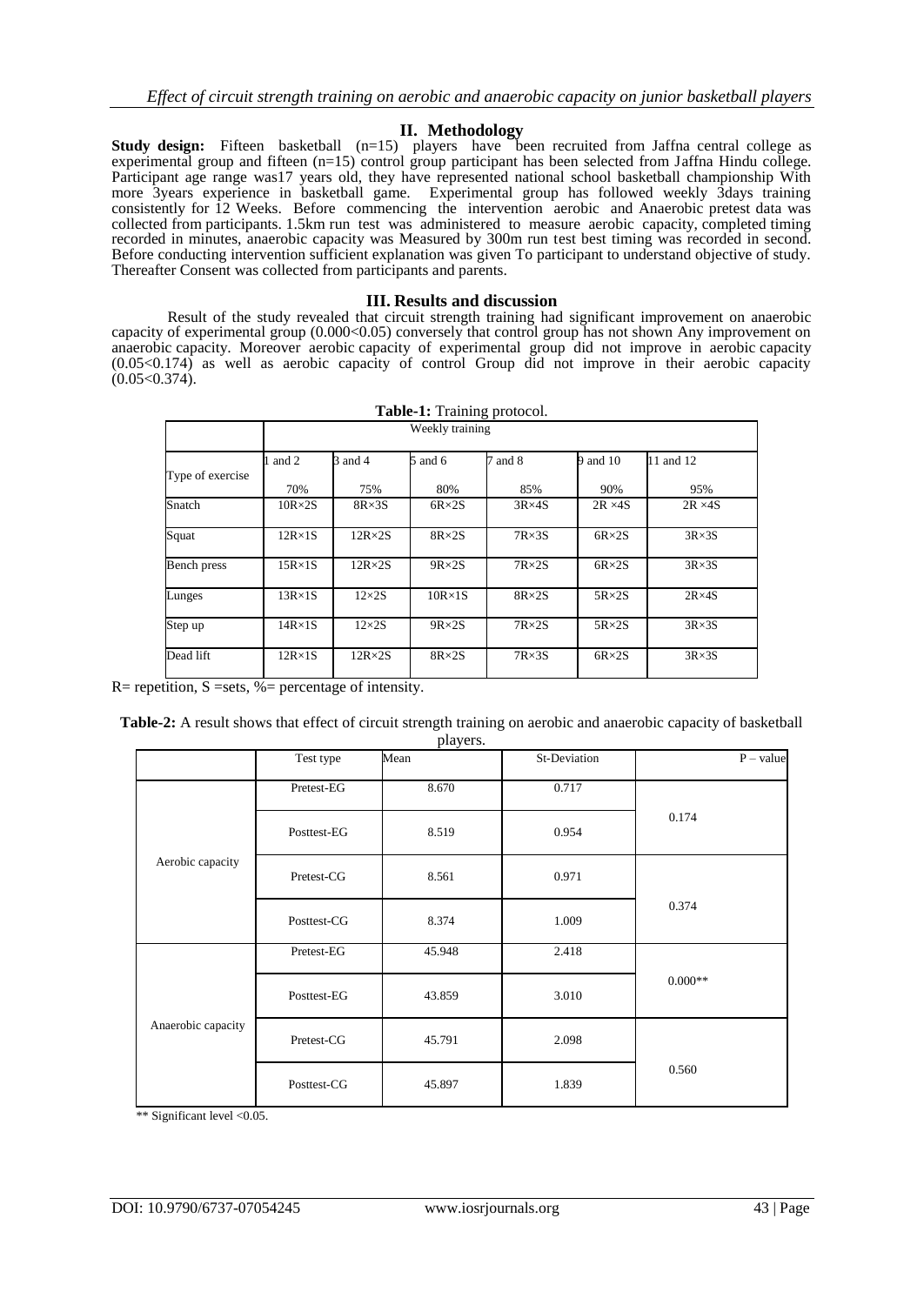### **IV. Discussion:**

Basketball players should have adequate muscular charters to do rapid movements, shooting accuracy, preventing from sports injury, delay lactic acid accumulation, quick recovery. Therefore strength training needs to be adopted to the players with appropriate load. Aerobic endurance training in conjunction with muscle strengthening provides peak performance for short and long energy demands<sup>6</sup>. In this connection that circuit base strength training insists the body for greater physiological adaptation, it may be neurological or morphological. These motor tasks are movements that make agility an imperative skill for basketball athletes<sup>7</sup>. Neurological adaptation is important for motor unit recruitment, increasing the number of motor unit produce greater force production without controversial conversely reducing number of motor unit produce low force production<sup>8</sup>. Basketball players should have required amount of neurological adaptation, which helps to successful movement's pattern. In basketball speed voluntary occur during basketball attempt in side D circle thus circuit base strength training should be adopted. Improving all those variables enhance anaerobic capacity of basketball players it is confirmed in present study.

Circuit base strength training improve type II muscles fiber, this improvement contribute in the development of maximum strength and power<sup>9</sup> which helps develop significant level of anaerobic capacity without controversial. Conversely who follow regular endurance sports have higher type I muscles fiber<sup>10</sup> which has contributed in the development of volume of oxygen uptake. Which sports demand anaerobic capacity as dominant energy that sports should follow strength training. Advantage of circuit base strength training improves aerobic capacity and anaerobic capacity but based on present study protocol that have developed significant level of anaerobic capacity no negative changes in aerobic capacity. Circuit base strength training increasing hypertrophy of muscles cells it increase muscles contractile unit and hypertrophy which helps to force production. Increasing number of contractile unit may be associated with perfect shooting in basketball game<sup>6</sup>.

The activation status of both aerobic and anaerobic energy systems require energy to do during the game is required<sup>11</sup>. Aerobic capacity is important for basketball players for rapid recovery as it is demanding high intensity of repetition up and down suppose if players don't have adequate recovery it will affect their sporting performance<sup>12</sup>. This game demand 60% of anaerobic and dominant energy system for game 40% aerobic capacity. Phosphagen energy system and anaerobic glycolysis which produces two routes of anaerobic metabolism is adenosine triphosphate<sup>13</sup>. circuit based training has low level of recover between station which will enhance aerobic capacity however previous research has highlighted strength training might improve aerobic capacity and some studies revealed it is unclear<sup>14</sup> therefore present study found strength training had no negative impact endurance capacity without controversial as found major physiological changes in muscles. Strength training affect your type I muscles fiber which is directly related with Volume of oxygen uptake and mitochondria it is power house during aerobic running<sup>15</sup>. Moreover resistance training affects the number of connective tissue, capillary density. These both are important for enhancing aerobic capacity as well as strength training contribute in the development of cross sectional area of muscles fiber. Thus present study found circuit based strength training has no negative impact on aerobic capacity.

#### **V. Conclusion**

Basketball is short sprint sports; it contains much high intensity repetition and low intensity running. Circuit base strength training has been adopted to improve aerobic and anaerobic. Many numbers of repetitions, station of exercise and set improve aerobic and anaerobic. Particularly circuit base training contains low level of recovery between stations that develop the anaerobic endurance. However strength training has no negative impact on aerobic capacity as it is developing anaerobic variables such as myofibriller, ATP-PC system, and type II muscles fiber. Therefore present study concluded that circuit training improved anaerobic capacity of basketball players.

#### **References**

- [1]. McCARTHY J.P., Agre J.C., Graf B.K., Pozniak M.A. and Vailas A.C. (1995). Compatibility of adaptive responses with combining strength and endurance training. *Medicine and science in sports and exercise*, 27(3), 429-436.
- [2]. Hoffman J.R., Epstein S., Einbinder M. and Weinstein Y. (1999). The influence of aerobic capacity on anaerobic performance and recovery indices in basketball players. *J Strength Cond Res*., 13, 407-411.
- [3]. Arazi H. Asadi (2005). Review Multiple sprint work : physiological responses, mechanisms of fatigue and the influence of aerobic fitness. *Glaister MSports Med.*, 35(9), 757-77. [4]. Narazaki K., Berg K., Stergiou N. and Chen B. (2009). Physiological demands of competitive basketball. *Scand J Med Sci Sports*.,
- 19(3), 425-432.
- [5]. Steven J. and Faoasm D. (2005). Principles of manual sports medicine. Lippincott Williams & Wilkins, USA. [6]. Brown A.E. (2006). The reliability and validity of the lane agility test for collegiate basketball players
- [6]. Brown A.E. (2006). The reliability and validity of the lane agility test for collegiate basketball players. *Hum. Perf,* 1-32.
- [7]. Meckel Y., Machnai O. and Eliakim A. (2009). Relationship among repeated sprint tests, aerobic fitness, and anaerobic fitness in elite adolescent soccer players. *The Journal of Strength & Conditioning Research*, 23(1), 163-169. [8]. Robergs R.A. and Roberts S.O. (2000). Fundamental Principles of Exercise Physiology: For Fitness, Performance and Health.
- Boston: McGraw-Hill. [9]. Leverit M. and Peter Y. (2003). Concurrent Strength and Endurance Training: The Influence of Dependent Variable Selection. *J. Streng. Cond. Research*., 17(3), 503-508.